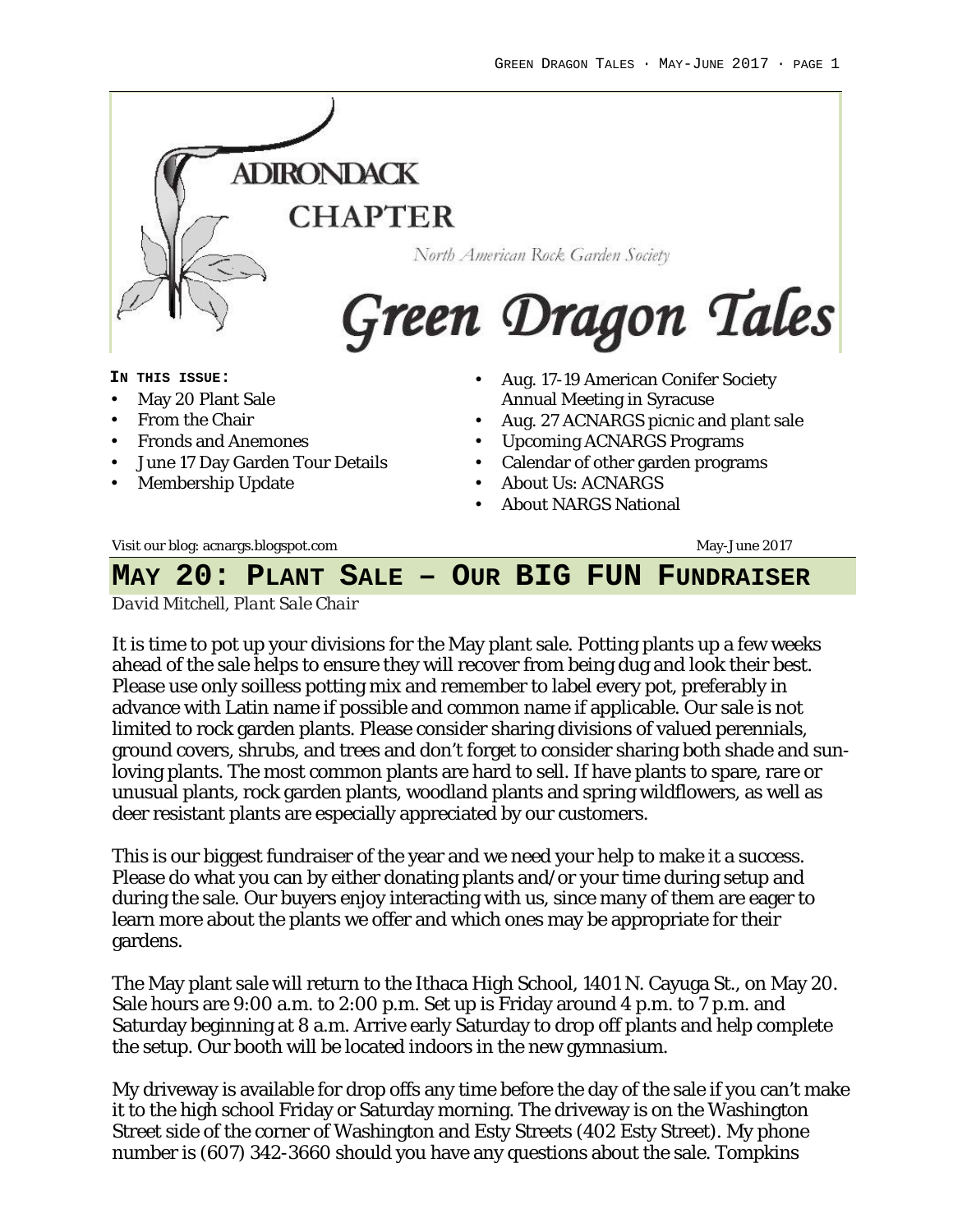County Cooperative Extension can be reached at (607) 272-2292 or visit the plant sale website, **2017 Spring garden fair & plant sale**.

### **FROM THE CHAIR**

#### *John Gilrein, ACNARGS Chair*

Thanks to all of you who donated plants at the April meeting for both the seedling exchange and the auction! It's nice to be able to exchange some plants without cash transactions (seedling exchange) and we made a few bucks on the auction.

For the Garden Fair/May 20 plant sale at the Ithaca High School, I hope you'll be able to participate and donate plants and help work the sale. I missed my "fix" selling plants last year at our sale (kid was graduating from college in Laramie), but I won't this year. We're encouraging digging of donated plants early, but if you're confident you can get a vibrant plant potted up a week before the sale, that's OK too. The Garden Fair is also a great opportunity to see lots of vendors in one spot where you can purchase annuals, vegetable plants, shrubs, and woodland plants. Not to mention the great plants at our booth! I still have many of the unusual plants I bought at the ACNARGS booth years ago, some of which I have not seen in the trade. Remember members receive a 25% discount on plant purchases from our tables.

Please welcome our new Plant-of-the-Month (POM) Coordinator, Marlene Kobre, and thanks Marlene for taking this on. It was fun being the POM person, but it's good to have some new enthusiasm for the role. We welcome feedback about the POM, hoping everyone will be kind about it, including suggestions for future POMs (I have gotten a few suggestions) and information about what did well and what did not. One of our goals for this member benefit is experimentation/expanding our horizons, so that introduces a bit of risk, either of tremendous successes or of failures. I have some POMs that have thrived for years, as well as some that died. One could view this as no pain, no gain, and I hope you will at least enjoy trying! Every great gardener has killed many plants.



*Dicentra cucullaria,* Dutchman's Breeches

Lately I have been seeing a lot of information about planting native plants and planting to benefit native wildlife. With the many invasive plants and the increasing development of natural areas, our native wildlife is at increased risk of decline due to loss of food sources and loss of habitat. Everyone is familiar with the decline in the population of the monarch butterfly. We are the Rock Garden Society and not the Native Plant Society, and I'm not suggesting you replace your kousa dogwoods (Asian) with *Cornus florida*, or replace your Japanese maples with *Acer pennslyvanicum* (striped maple). But it's good to be aware of invasive alien plants

(Norway maple, European buckthorn, Tartarian honeysuckle, garlic mustard, among many others), and eradicate or discourage these plants from growing in your landscape.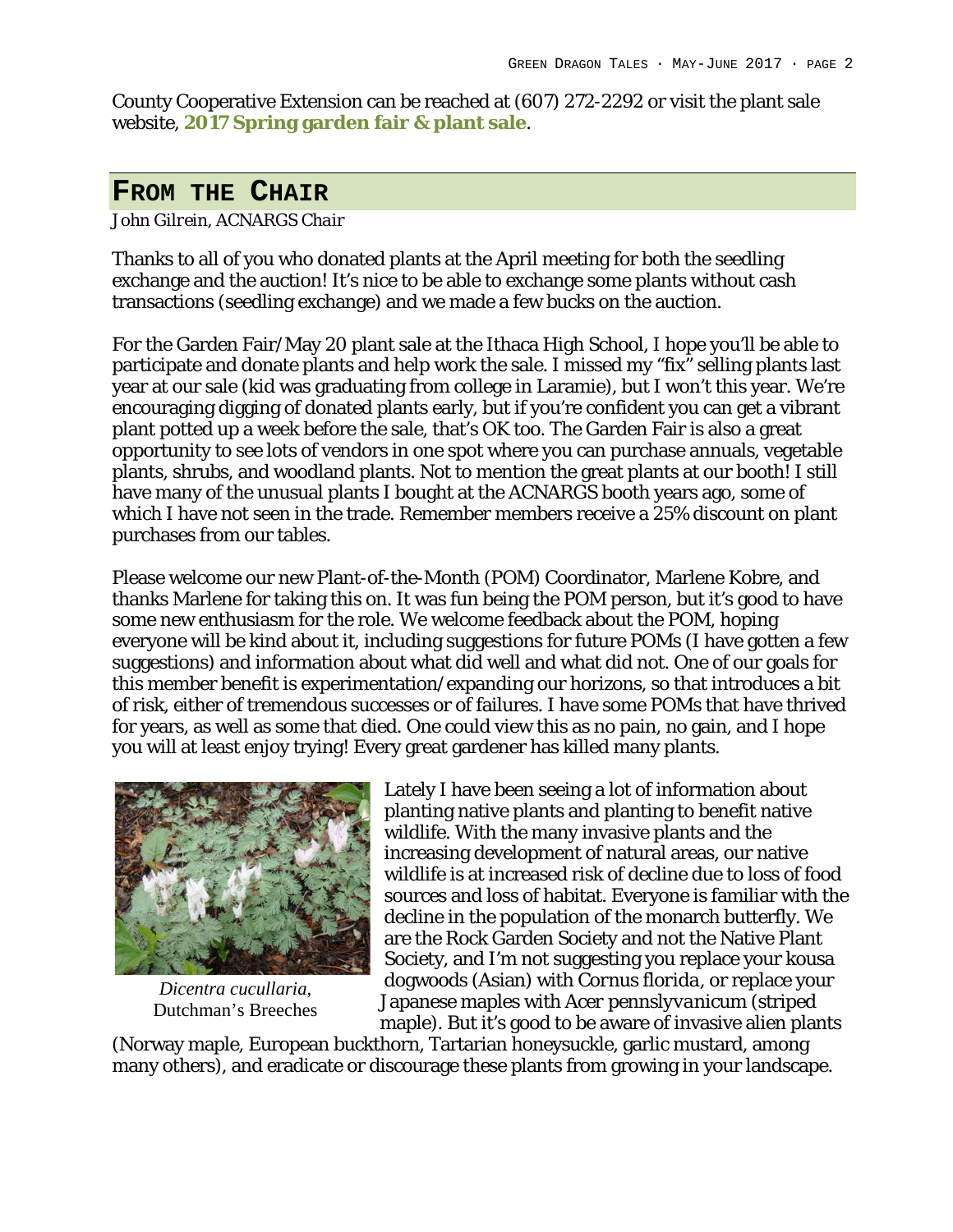A commonality among these invasives, and many others, is that they readily spread by seed and lack natural controls (I'm not sure about Norway maple, but deer avoid the other three). Try to be aware of non-native plants that are benign, or perhaps beneficial in spite of their foreign provenance (dill and parsley can support black swallowtail caterpillars, which become butterflies). Benign alien plants don't try to take over your garden or woods.

If you can include some native plants in your garden to feed butterfly larva, pollinators, nectar lovers, and seed eaters, you can help the native wildlife, and maybe you'll benefit by seeing hummingbirds in your *Monarda didyma*, spicebush swallowtail caterpillars on your *Lindera benzoin*, or goldfinches eating your *Echinacea purpurea* seeds. Our native oaks are one of the best plants to feed caterpillars, which are a major food supply of native songbirds. Even seed-eating birds like chickadees will consume many caterpillars (some of these would be very small, not the size of tobacco hornworms) and feed them to their young. I'm not advocating having ragged, insect ravaged trees, but with healthy oaks and a healthy songbird population, the insect damage might not be noticeable.



*Dodecatheon meadia,* Shooting Star

How can you incorporate some native plants? Of course it's

easy, if you have a lot of land where you can plant them. There are a lot of native plants that work well in a perennial garden. If you have a less well-tended corner of your yard, you can plant natives you might not want in your perennial border. A small native shrub thicket would work well in a corner and could be a bit of a screen; some good choices would be *Sambucus racemosa* (red elderberry), *Lindera benzoin* (spicebush), *Rhododendron periclymenoides* (pinxter azalea), *Corylus Americausn* (hazelnut), and *Rubus odoratus* (purple flowering raspberry). You can have some non-native ornamental plants and still work in some native plants. Your local library will likely have at least one book on encouraging native wildlife.

Hope to see you on May 20 at our plant sale, and on June 17 at our Franklin, NY area garden tours.

## **John Gilrein, Chair**

### **FRONDS AND ANEMONES: DO YOU HAVE THEM?**

Over a span of 50 years, Bill Plummer has written articles on native plants and related subjects, mostly dealing with plants or birds on his property. In his recently published book *Fronds and Anemones*, he puts all these writings into one collection, expressing his joy in nature and gardening.

Bill, who has been a member of ACNARGS for many of those 50 years, relates how the garden and the gardener have evolved over time. He offers his views on a wide range of topics – paths, stone walls, pruning, weather, gardening excursions and everything in between.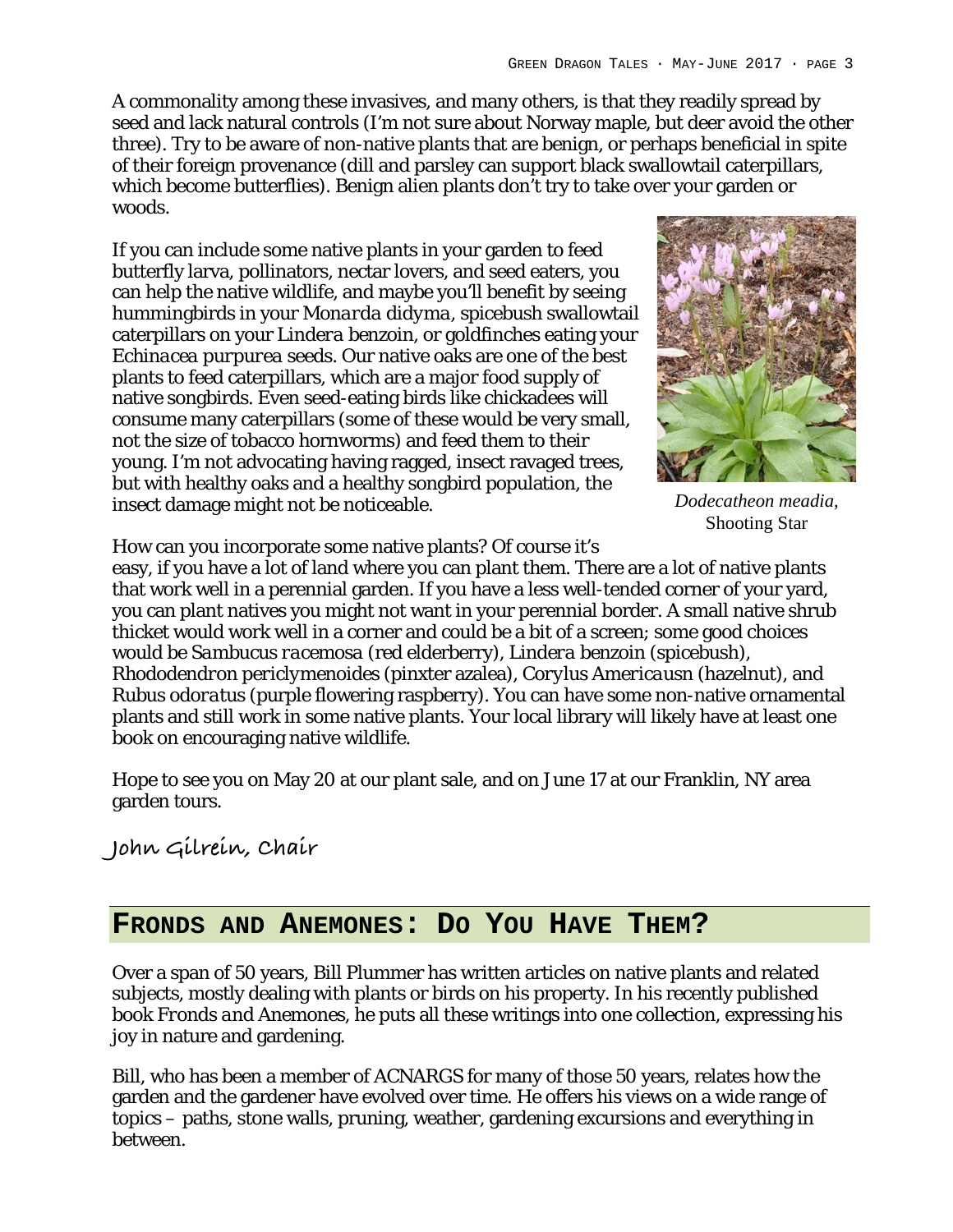## **JUNE 17 ACNARGS GARDEN TOUR**

*Deborah Banks, Ellen Lane, Carol Eichler*

Editor's note: For photos see "Photos-of-the-Month" on the last page

You won't want to miss this fantastic day trip/tour of gardens with much thanks to Deborah Banks who lined up the gardens and Ellen Lane for arranging further details. Though previously described as an "Oneonta tour," the gardens are more accurately located in the rural Franklin area.

**Important Notes as you make your preparations:**

- 1. we are minimizing lunchtime to maximize garden time so please remember to **bring a bag lunch**
- 2. allow enough time to arrive promptly by 9:30 (~92 miles and ~2 hours driving time from downtown Ithaca to the first garden
- 3. remember the rules of garden etiquette by arriving on time and departing with the group; pets are strictly "off-limits"
- 4. we are traveling on country roads and some of them are hard to spot; caravanning is suggested and Deborah has offered to lead the way; GPS is highly recommended and **enter the address with village as listed below** (or you may end up in noman's-land)
- 5. plan on having at least one cell phone in your car and carry Deborah's cell phone number with you in case you "get lost" **(**607-708-0323**)**
- 6. carpooling is suggested but organized on your own
- 7. this is a members' only tour but your may bring a guest
- 8. **RSVP to Ellen Lane by June 15** (607-257-3129 or **ellenelizlane@yahoo.com**) if you plan to take the tour so we can let our hosts know about how many people to expect
- 9. **Lastly, print out this itinerary and bring it with you!**

### **Itinerary**

**9:30 am, Totem Farm, Don Statham's garden**, 581 Rathbun Hill Road, East Meredith, NY. Don Statham is a garden designer and artist. His four-acre garden at Totem Farm has expanded outward from the old farmhouse and ice house, and includes a big leaf room, a moon garden, a young lilac walk, a pond walk, a patterned meadow walk and more. It is all defined by fences, stone walls and hedges and connected by paths and stone stairs. This garden has been on many garden tours and is featured on Don's blog, DonStathamBlog.com.

**Directions to Totem Farm (depending on your starting point, adjust accordingly): From Ithaca, take NY-79 and then NY-206 toward Oneonta. Get on I-88 East and take exit 15 for Davenport/Oneonta. Merge onto NY-28/NY-23/Lettis Highway toward Davenport/Delhi. After .19 mile, turn Left onto NY-23. Drive for 4.63 miles and turn Right onto Prosser Hollow Rd, at traffic light. Travel .64 miles and take slight left onto Rathbun Hill Road. Note: This is a rough gravel road in places. Don's place at 581 Rathbun Hill Road is on the right. Parking will be in the field just past the house (or along the road if the field is too wet). We'll put streamers or a sign for it.**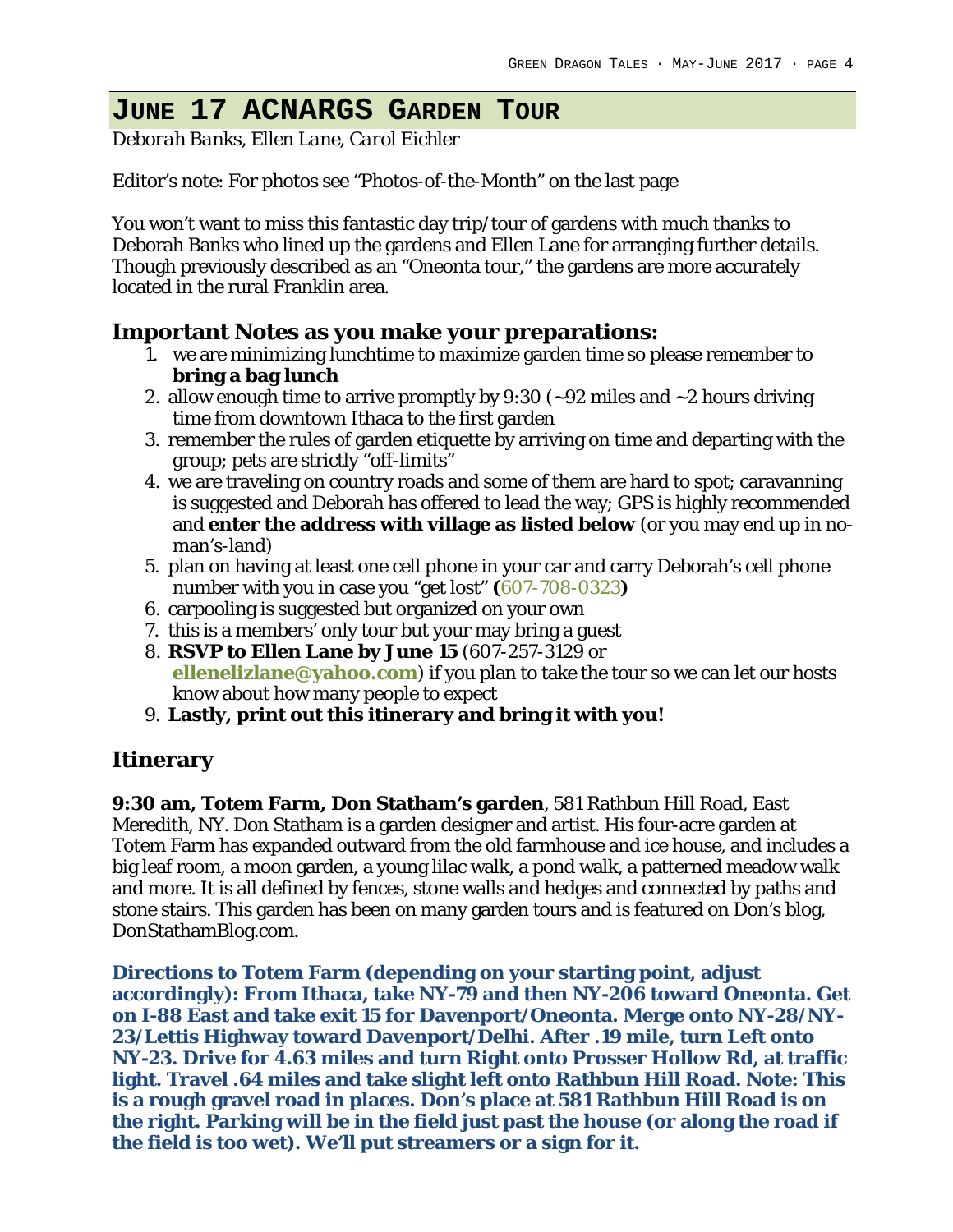**11:00 am, Green Banks Garden and Bring your own Bag Lunch**, 255 White Hill Road, Oneonta, NY. Deborah and Alden Banks' rural property has large garden beds of perennials and shrubs, a shade garden and a large vegetable garden. There are also trails through the woods, a lilac hill, two ponds and a creek. Alden maintains an organic vegetable garden, grows hops for his personal beer brewing, has bees and grows shitake mushrooms on logs under the spruce trees behind the barn. Bring a brown bag lunch to eat at the picnic tables near the shade garden. **Only 30 minutes has been allotted for lunch**. Beverages will be provided.

**Directions to Green Banks: From Don's house turn Right onto Rathbun Hill Road. In .67 miles, turn Right onto County Route 10. Drive for 2.96 miles to stop sign in Meridale. Turn Right onto NY-28. Go for 3.23 miles and turn Right onto Coe Hill Road. This turn is just after Houghtaling Hollow Road. We'll put streamers at the corner; it's easy to miss. Drive 1.25 miles on Coe Hill to the fork. Stay straight to go up the hill onto White Hill Road. Deborah and Alden's place is the first one on the left, on past the small barn. Park along the left side of the** road.

**1:00 pm, Sondra Freckelton's garden**, 331 Epps Road, Oneonta, NY. Sondra is an artist with a beautiful rural property that fronts the Ouleout Creek. Numerous museums, galleries and traveling shows throughout the United States have exhibited Sondra's watercolors. She has had solo exhibits at major galleries in New York, Chicago, Washington, D.C. and San Francisco. Sondra's extensive garden bordering Ouleout Creek in Delaware County has been featured on many garden tours over the years, including the Garden Conservancy's Open Garden Days. The main feature at this time of year will be the many old roses and Japanese peonies, which should be in full bloom. There are streamside plantings stretching from the vegetable garden with its grape-covered arbor and benches to the classic gardens around the house and terrace and on past the wildflower garden back to the woodland.

**Directions to Sondra's garden: Go back down White Hill and follow Coe Hill Road back to NY-28. Turn Right on NY-28 and follow it for 1.46 miles. Turn Left onto Epps road. We will mark this corner with streamers. Go SLOW on Epps Road; it's a small rough road and speed limit is 20. Follow Epps Road past the farmer's house; and go past the lane on left. Road becomes one-way loop at the SLOW sign near barn; stay to the left to follow the loop past Sondra's barn and past the house. Park in designated area.**

**2:30 pm, Jane and Jerry Hebbard**, 500 Otego Road, Franklin, NY. Jane's gardens overlook the Ouleout Valley and include perennial gardens, an entry garden, an organic vegetable garden and a sensational terraced alpine garden built by Jane with rocks from their land.

**Directions to Hebbards: From Sondra's, go back on Epps Road to NY-28. Turn Left onto NY-28 and follow it for 4.35 miles to NY-357. Turn left onto NY-357 and follow it for 5.35 miles to the outskirts of Franklin. Turn Right onto Otego Road. Follow it for .5 miles, across bridge and up the hill. Jane and Jerry's place is on the Right. We'll put streamers at end of driveway. Park along the road. As you walk up the driveway, you first pass the vegetable**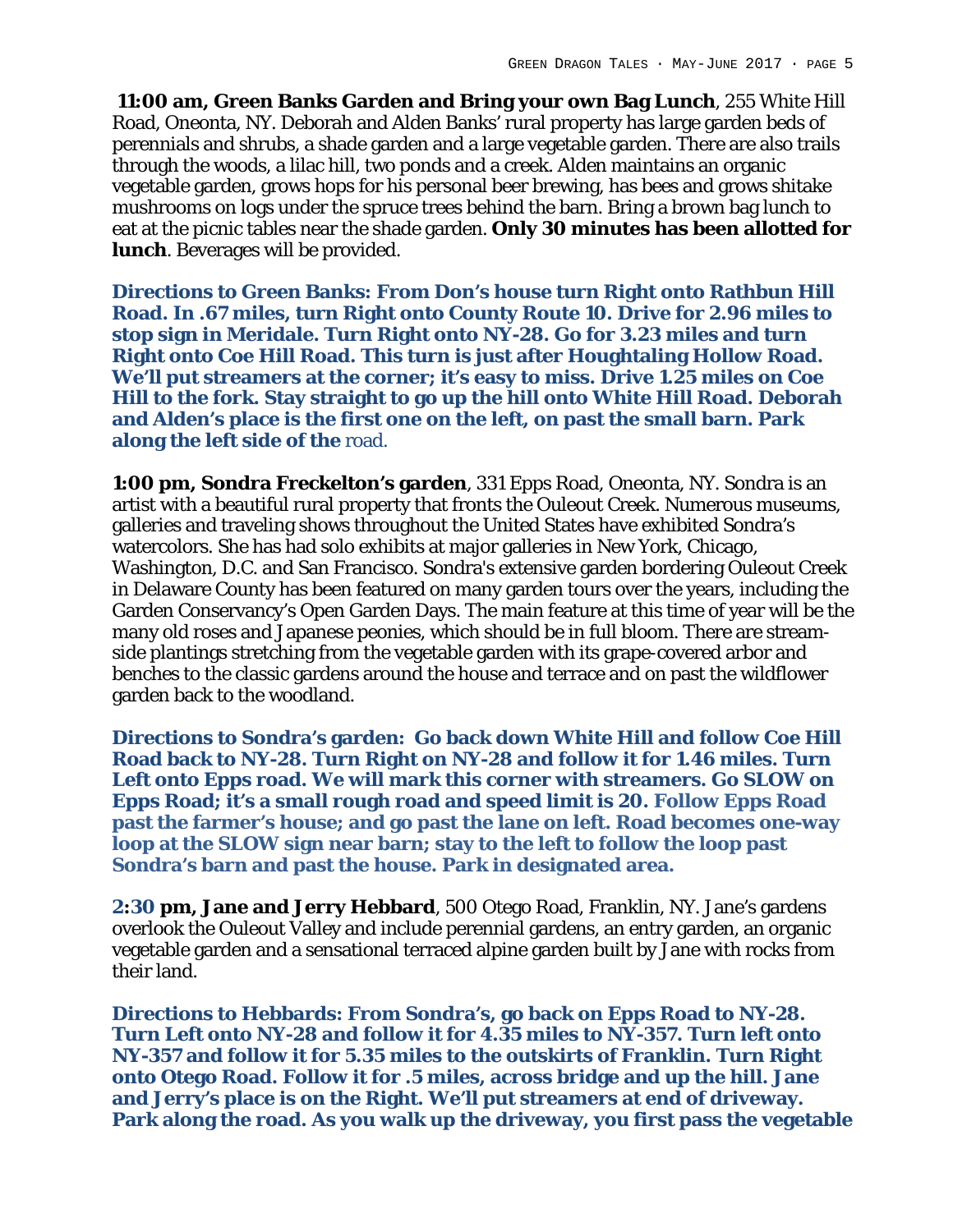**garden then perennial gardens along the side of the hill. Go along the back of the house to the far side to see the alpine garden.**

**4:00 pm, Botanical Treasures**, 10 Maple Street, Franklin, NY. Diana Hall has an English-style garden and potager. An archway leads to a secluded garden behind the house. Her shop Botanical Treasures offers unusual and beautiful plant containers in all sizes and styles.

**Directions to Botanical Treasures: Go back down Otego Road and across the bridge to NY-357/Main Street. Turn Right and go .34 miles into town. After you pass the little mini-mart/gas station and Water Street, the next street on your right is Maple Street. Park anywhere along Maple Street. Diana and Lee are at 10 Maple Street, the last house on the right. Diana's signboard for Botanical Treasures will be out front. Her garden starts at the street, including the potager garden next to the driveway, and also is in back of the house. The Botanical Treasures shop is in the barn.**

**Directions Home: Take Maple Street back to NY-357/ Main Street and turn Right. Drive 7.31 miles and merge onto I-88 West. Then head your car towards home!**

## **JOIN OR RENEW NOW: SAVE 25%!**

*Mary Stauble, Membership Coordinator*

Please welcome new member Jane Couch who joined at our April meeting. Jane is a landscape architect in Franklin, NY.

If you have not renewed for 2017, you should do it now so you'll get a 25% discount at the Ithaca Plant Sale! You can renew at the sale or via mail. The renewal form is at **http://www.acnargs.org/join.pdf**. Your membership status is reported to you in the email with the newsletter link. Contact Mary Stauble at **mes2@cornell.edu** if you have any questions.

### **AMERICAN CONIFER SOCIETY COMES TO SYRACUSE**

After 10 years the American Conifer Society National Meeting is returning to Syracuse August 17-19. Their interests overlap with those of rock gardening, enough so that we've rescheduled our August meeting to give our members the opportunity to attend the ACS meeting if they so choose. This meeting is structured much like NARGS annual meetings with talks in the evening and garden visits during the day. Attendees are a mix of home gardeners and nursery professionals – a fun, unpretentious group and you will learn and see a lot.

The itinerary includes Thursday night dinner with keynote speaker Robert Fincham, a founding ACS member, plant propagator extraordinaire and author, giving a talk titled "Something New Is Not Always Something Better."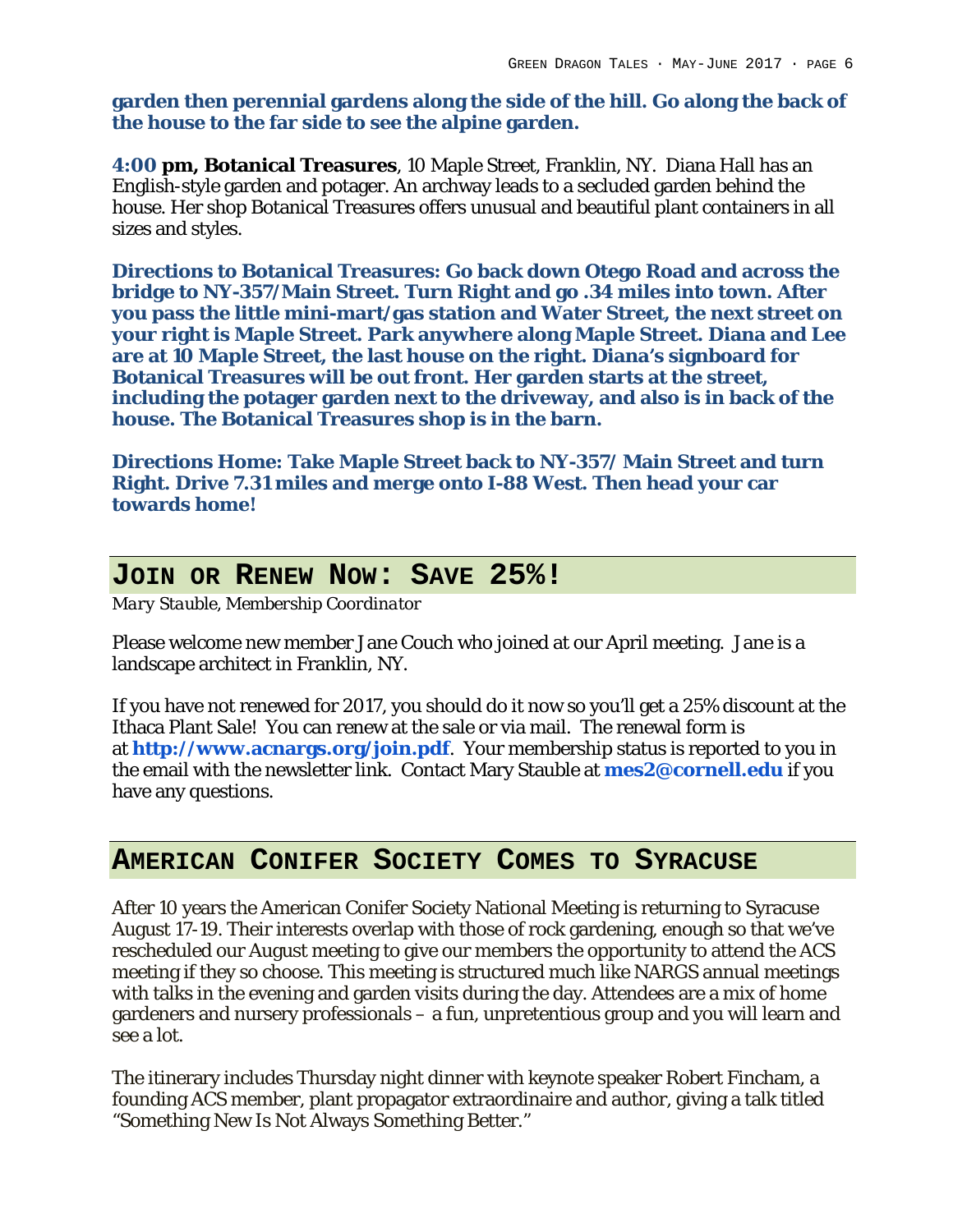Friday excursions include Sycamore Hill Gardens, **Dianne Bordoni's Gardens**, and the Mango Gardens. That evening **Christie Dustman**, an award winning garden designer in the Boston, Mass. Area, will give a presentation on using conifers in your gardens.

Saturday morning begins with a presentation by the famous (or infamous) tag-team of Janet Macunovich & Steven Nikkila on "Planting When the Roots Aren't Right". Lunch will be catered by **Jolle's French Bistro**, at the TENT at Sycamore Hill. A sponsored wine tasting and pour will feature wines from the Finger Lakes Region. Saturday will also feature visits to Topiary Gardens, the gardens and nursery of Diana Smith, and the gardens of C.J. Ryan & Eileen Murphy.

#### Click here to Register Online Now

Saturday evening brings the silent and live auctions, including a rare offering from the famous Dennis Dodge Collection (held in reserve just for this meeting), followed by Sunday morning's tailgate sale where a number of vendors will be present (finally an opportunity to purchase plants).

For an additional fee you can register for *Conifer College*–*Central New York Style! (see Conifer College Details)* It requires special registration and fee that concludes with a grand finale Dinner Cruise on Skaneateles Lake.

### **NEXT ACNARGS MEETING: SUNDAY AUGUST 27**

Our annual members' only sale and summer picnic has been rescheduled for the **4th (yes 4th) Sunday (yes Sunday) of August – August 27.** Mark your calendar NOW. We will hold this meeting at the Upper Entrance to Treman State Park. This is NOT where we met last year. The next newsletter – our July/August issue - will not be sent out until early August and will serve as an additional reminder.

### **UPCOMING 2017 ACNARGS PROGRAMS**

*Mark your calendars! Unless otherwise specified, all local events start with a brown bag lunch at noon with the program following at 1 pm, and take place at the renovated Whetzel Room, 404 Plant Science Building, Cornell University, Ithaca, NY.*

May 19-20: Spring Gala Week-end (a NARGS Study Week-end), Madison, Wisconsin, sponsored by Wisconsin-Illinois NARGS Chapter. More info in this newsletter and at **Spring Gala Week-end.**

May 20: Our big Plant Sale fundraiser as part of CCETC's Garden Fair

June 17: ACNARGS garden tours, Franklin area near Oneonta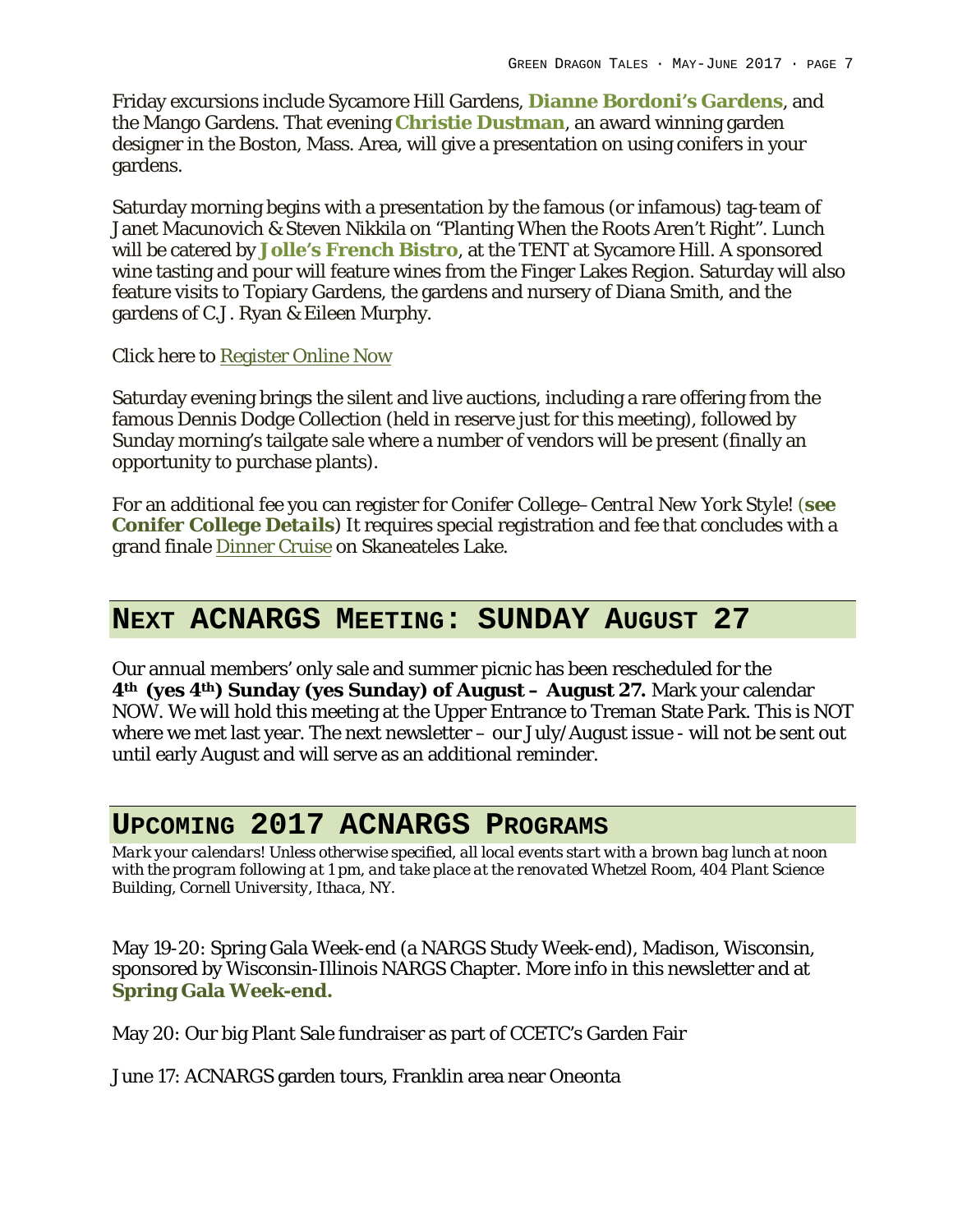**Aug. 27: ACNARGS Picnic and Members' Plant Sale at Upper Treman State Park. Note the meeting is scheduled for the 4th Sunday of August. Mark your calendar now.**

Sept. 16: Ken Hull, Native Orchids

Oct.21 Yasemin Kon, author of *Wildflowers of Turkey*

Nov.11: Mary & Steve Squyres: "Following the Secret Lives of Plants: snooping on your garden [with help from technology]"

Nov. 17-19: NARGS Annual Meeting, Raleigh-Durham, N.C. Save the date. Info **here**.

As we learn more details of these meetings they will be included in future newsletters, our blog, **acnargs.blogspot.com**, and our Facebook page, **http://www.facebook.com/acnargs**.

### **CALENDAR OF SELECT GARDEN EVENTS**

*To have a garden event in your area listed send all pertinent information to Carol Eichler at carolithaca@gmail.com*

May 10: Using Native Plants in Your Garden - It's For the Birds! sponsored by Cornell Cooperative Extension, 615 Willow Av., Ithaca. 6:00-8:00 pm.

May 20: Garden Fair and Plant Sale, sponsored by Cooperative Extension of Tompkins **County** 

May 20 & 21 (tentatively, depending on weather): Tree Peony Festival at Linwood Gardens, Pavillion NY. And May 27-28, June 3-4. **http://www.linwoodgardens.org/**

June 10: Onondaga County Open Days sponsored by the Garden Conservancy. 3 ACNARGS members' gardens are featured: Donna Kraft, Dianne Bordoni and Louise Lutz

Aug. 17-19: American Conifer Society national meeting in East Syracuse. Info here. Save the date

Finger Lakes Native Plant Society Plant Walks meet at different times and locations. Topics vary from wildflowers to lichens to winter twig ID. For more information, call Anna Stalter (607) 379-0924 or Susanne Lorbeer at (607) 257-0835.

### **ABOUT US - ACNARGS**

We are an all-volunteer organization and one of thirty-eight NARGS affiliated chapters active in North America. Our annual Chapter activities include 6 program-speaker meetings, the Green Dragon newsletter, web and Facebook pages, garden visits, overnight garden trips, hands-on workshops, and 3 plant sales a year. Our meetings are informal, friendly gatherings that provide a wealth of information and offer a source for unusual plants, plus the opportunity to be inspired by other gardeners. The public is always welcome.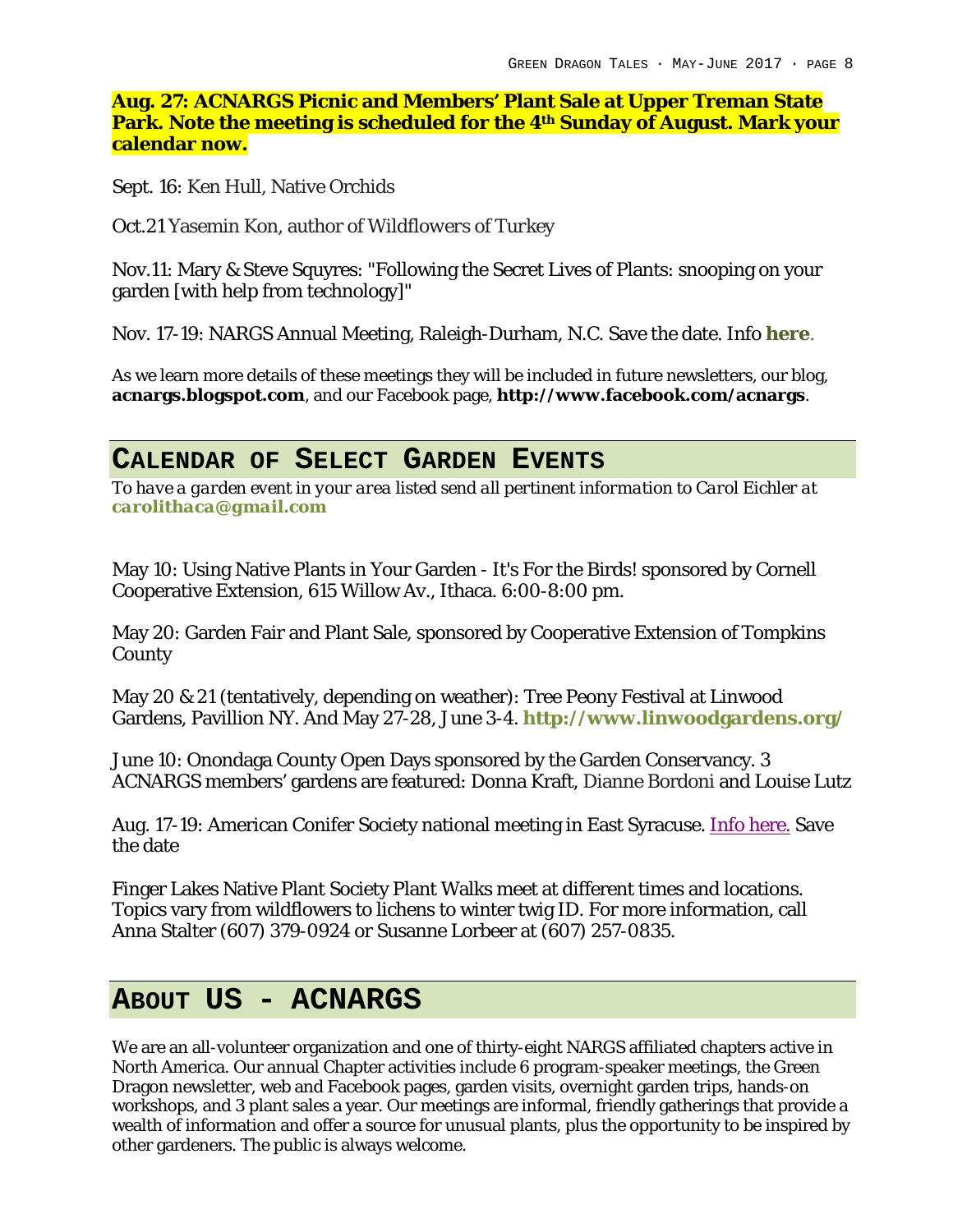Chapter membership starts at \$10 a year based on the calendar year. Membership includes these benefits: newsletter sent to you electronically (or option by mail for an extra fee), opportunity to travel on our planned overnight garden trips, and plant sale discounts and member only sales, including Plant-of-the-Month sales. Download a membership form here: **http://www.acnargs.org/join.pdf**).

### **ABOUT NARGS NATIONAL**

NARGS National is our parent organization: We encourage you to join (online at **www.nargs.org**) for only \$40 a year. Benefits include a seed exchange, a quarterly publication, and an on-line web site featuring an archive of past publications, a chat forum and a horticultural encyclopedia. NARGS National also conducts winter study weekends and holds its Annual Meeting in interesting places where attendees have the opportunity to visit gardens, and take field trips, often to alpine areas, as well as hear talks by outstanding plants people from around the world. More recently, they have begun sponsoring botanical tours each year open to members only

### **RESPONSIBLE PEOPLE/2017 BOARD MEMBERS**

*If you want to volunteer, we'd love to hear from you!*

Chair: John Gilrein, **basecamp@alum.syracuse.edu** Program: Terry Humphries, **terryehumphries@gmail.com** Program Committee Members: **Could this be you?** Secretary: Mary Stauble, **mes2@cornell.edu** Treasurer: BZ Marranca, **mmm10@cornell.edu** Plant Sales Chair: David Mitchell, **dwm23@cornell.edu. Thanks to the members who offered to help this year!** Plant Sales Committee Members: Michael Loos, BZ Marranca, Carol Eichler Plant of the Month: Marlene Kobre, **mkobre@ithaca.edu** Membership: Mary Stauble, **mes2@cornell.edu** New Member Hospitality: Nari Mistry, **rbm2@cornell.edu** Newsletter Editor: Carol Eichler **carolithaca@gmail.com** Newsletter Assistant: Pat Curran, **pc21@cornell.edu** Webmaster, Program Tech: Craig Cramer, **cdcramer@gmail.com**

#### **GREEN DRAGON TALES**

Published eight times a year (Jan/Feb., March, April, May/June, July/Aug., Sept., Oct. Nov./Dec.). Submit articles by the fourth Friday of the month preceding publication to Carol Eichler, **carolithaca@gmail.com**. Note: The next issue of *The Green Dragon* will be our combined July/August 2017 issue coming out in early August. The newsletter is always posted and printable each month on our website: **www.acnargs.org**.

*(There's one more page you won't want to miss)*